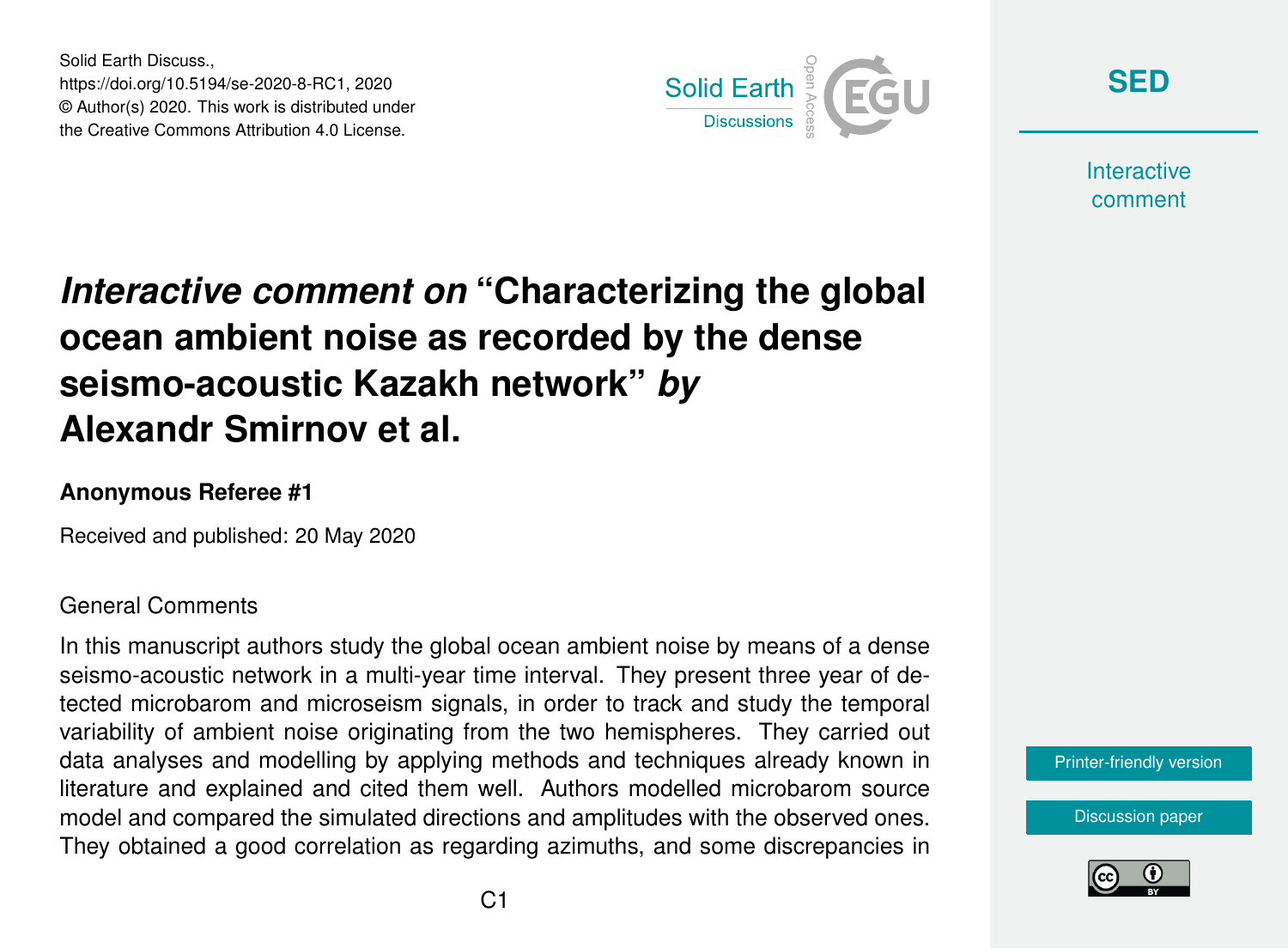amplitudes, which they discuss into the text. They were able to locate sources of lowfrequency signals, and individuated the further studies needed to improve this kind of research. Overall, I think that the manuscript yields a good contribution to the literature in the topic of global ambient noise inasmuch they use coupled seismic and infrasound data, recorded during a three-year long period. I have a few specific comments, but I think that they can be solved by the authors. Results and interpretations are structured in a well way, beside the introduction section, which is, in my opinion, a little bit too long, with respect to the other sections.

### Specific Comments

In data processing, when you work on amplitude and phase of the signal, the frequency response of both seismic and infrasonic sensors is a crucial point. This is especially true in this work, where frequency range of signals that you are analysing, is at the bound of the linear frequency response of some of the used sensors. As you show in Figures 3 and 6, you hold the frequency response curve of Microbarometers MB2000, and GS-21 and CMG-3V seismic sensors, I was wondering, did you correct the signal for the frequency response?

I order to make the overall structure of the paper clearer, I believe that few paragraphs of the introduction section could be moved into the method section (for example lines 34-36 and lines 69-76), or in the discussion section (e.g. lines 36-40). I think this would also help to streamline the introduction section.

Also, I think that you could better highlight: i) the contribution of this paper to the literature and ii) the goal of your study and how you try to reach it. You mention that you analysed a long-time interval with simultaneous seismic and infrasonic recording, but it is not so clear if this kind of study, using dense network and lots of data, has been already done in literature.

I suggest that you try to use Rose Diagrams, they could help you representing better the results (both azimuth and frequency of each class) of Figures 13 and 14.

**[SED](https://www.solid-earth-discuss.net/)**

**Interactive** comment

[Printer-friendly version](https://www.solid-earth-discuss.net/se-2020-8/se-2020-8-RC1-print.pdf)

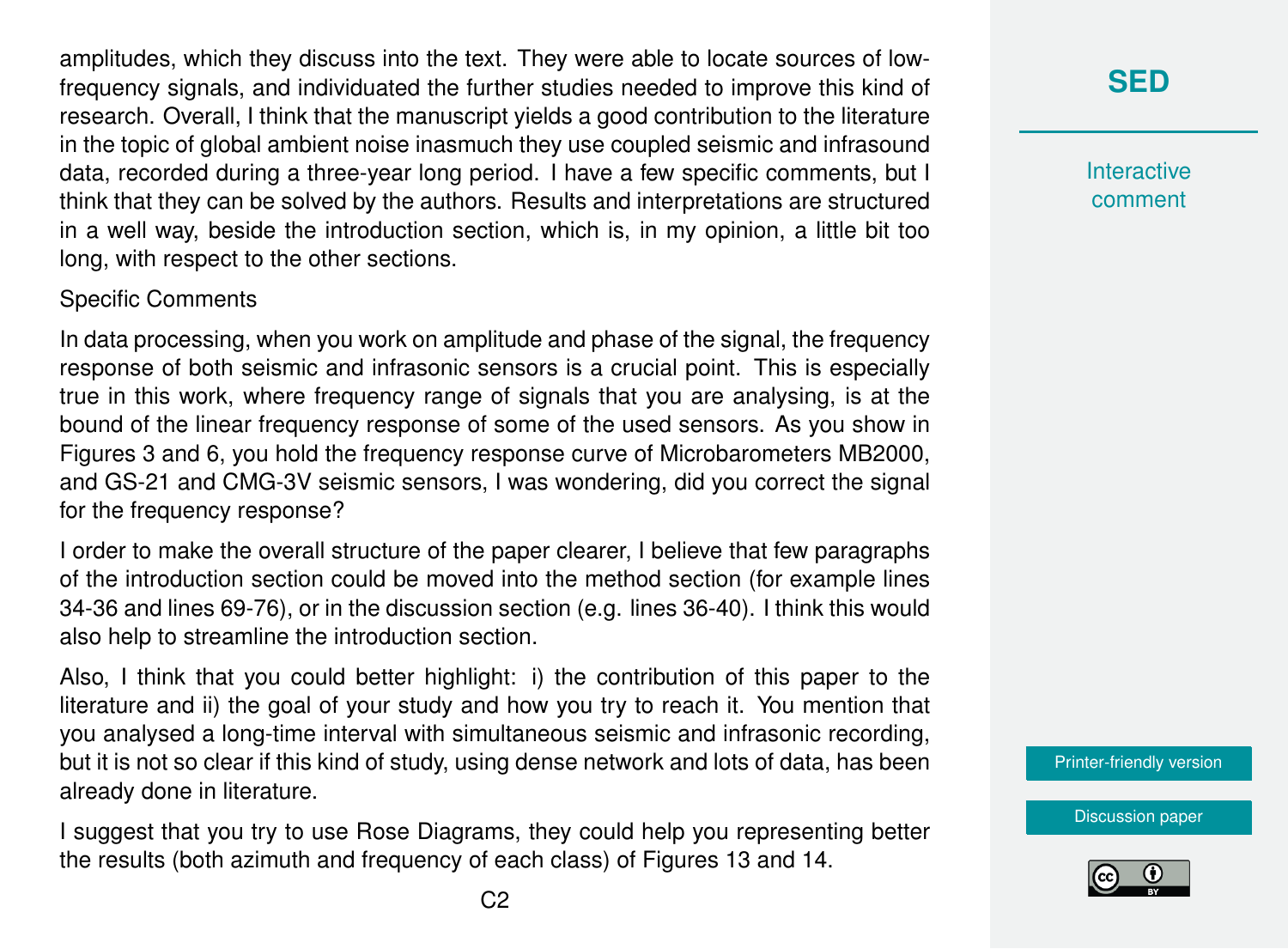Technical corrections

I suggest an English revision, in order to make the manuscript reading more fluent. The bibliography is not cited uniformly throughout the manuscript

Figure 3: x labels are wrong

Figure 7, 8 and 9: Can you put the legend out of the plot? They overwrite the results.

Insert in all the different plot of figures 13 and 14 the letters (e.g. a, b etc).

Line 49-50: Specify which kind of algorithm do you refer to.

Line 53: were

Line 58: measured instead of "measuring"

Line 64-65: "These agreements have been improved using more accurate wind profiles obtained from high resolution LIDAR middle atmospheric sounding". It is not clear that this work has been done by Hupe et al 2018.

Line 66-67: "In this paper, we further extend the approach developed by Hupe at al. (2018) using microbarom recorded by the dense Kazakhstani network". Specify in which sense you extended the work, only in terms of number of station/network?

Line 70: rephrase "For microseisms, the bathymetry strongly affects the source intensity" in "The bathymetry strongly affects the source intensity in microseism modelling"

Line 72: "angles lower than 40 $\circ$ " instead of "angles lower the 40 $\circ$ "

Line 74: typing error

Line 83: "as it contains a five seismic and three infrasound arrays". In the abstract and later on into the text and figure 1 you say four seismic arrays.

Line 89: "MKIAR (9 elements), and in Makanchi village" is not clear, MKIAR is in Makanchi village?

## **[SED](https://www.solid-earth-discuss.net/)**

**Interactive** comment

[Printer-friendly version](https://www.solid-earth-discuss.net/se-2020-8/se-2020-8-RC1-print.pdf)

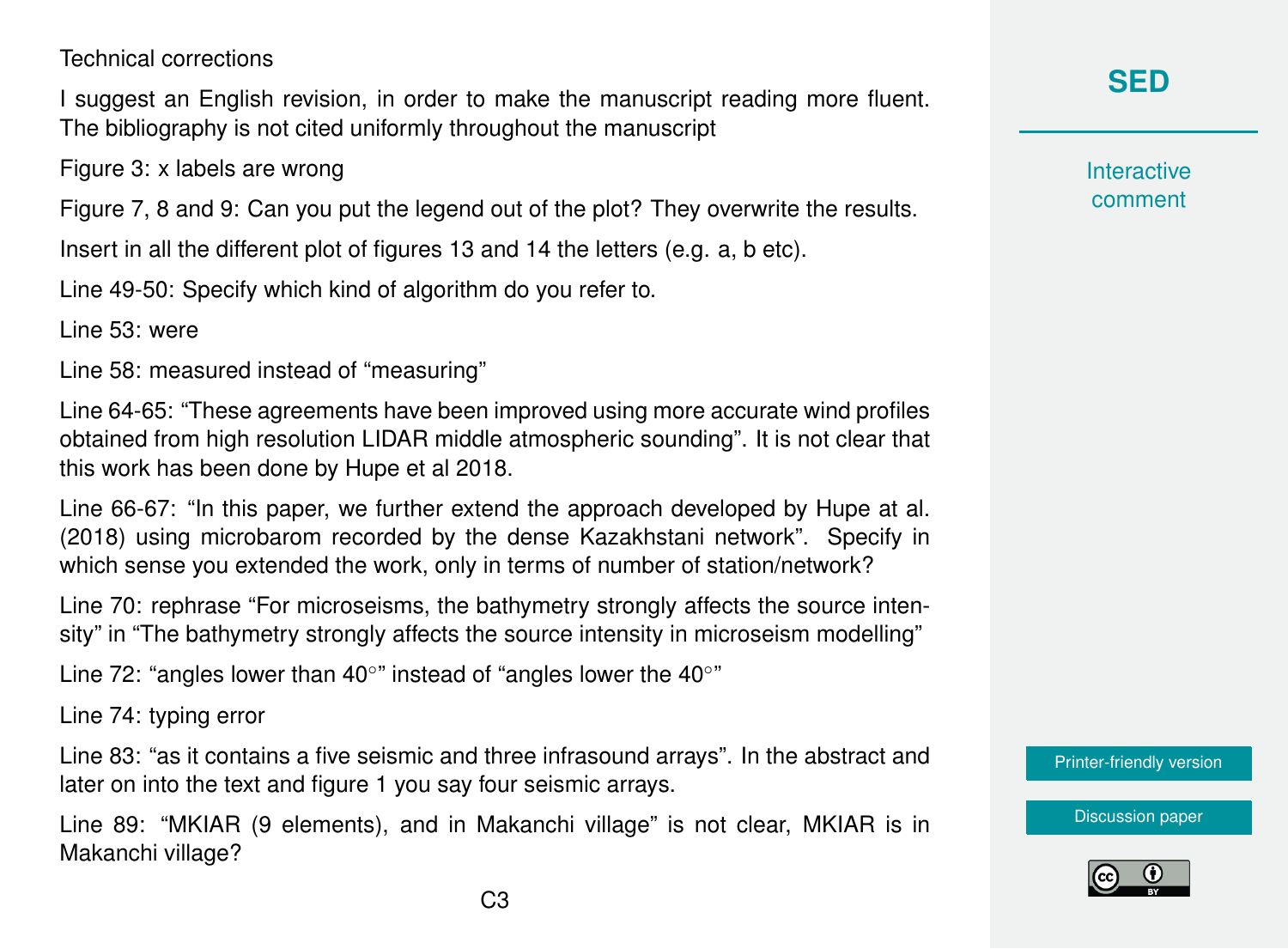Line 92: cut Figure 3

Line 101: cut Figure 5

Line 120-121: Add references

Line 132-134: Understanding this point is difficult in this part of the text, maybe you could move it into the results or discussion section, where you can refer to the figures. Or add here that it would be clarified later into the text.

Line 147-151: Specify that you are describing Fig. 7

Line 155: "amplitude increases from 0.001 to 0.03 Pa" are those average values?

Line 156: I suspect that "repeatable" means replicable.

Line 171: "a decrease in amplitude is observed early January 2017 at all stations." It is difficult to see this decreasing trend.

Line 182-183: "As the used source model was developed for microseisms (Ardhuin et al., 2011), an empirical scaling factor ( $F = 1:10000$ ) must be applied for comparing the observed to the predicted amplitudes". Could you give further details?

Line 187-190. Could you explain better the reason of the discrepancy? And comment the quantitative estimations of the prediction quality?

Line 192-194: I think it is important here to highlight the further data you analyse in your work, both in terms of time interval and number of stations.

Line 200: Do you mean the comparison between observations and simulations?

Line 200-202: I suggest that you explain better this point.

Line 208: "Simulating microbaroms predicts signals" maybe Simulated microbaroms predict signals.

Line 208-210: Refer to the figures

## **[SED](https://www.solid-earth-discuss.net/)**

**Interactive** comment

[Printer-friendly version](https://www.solid-earth-discuss.net/se-2020-8/se-2020-8-RC1-print.pdf)